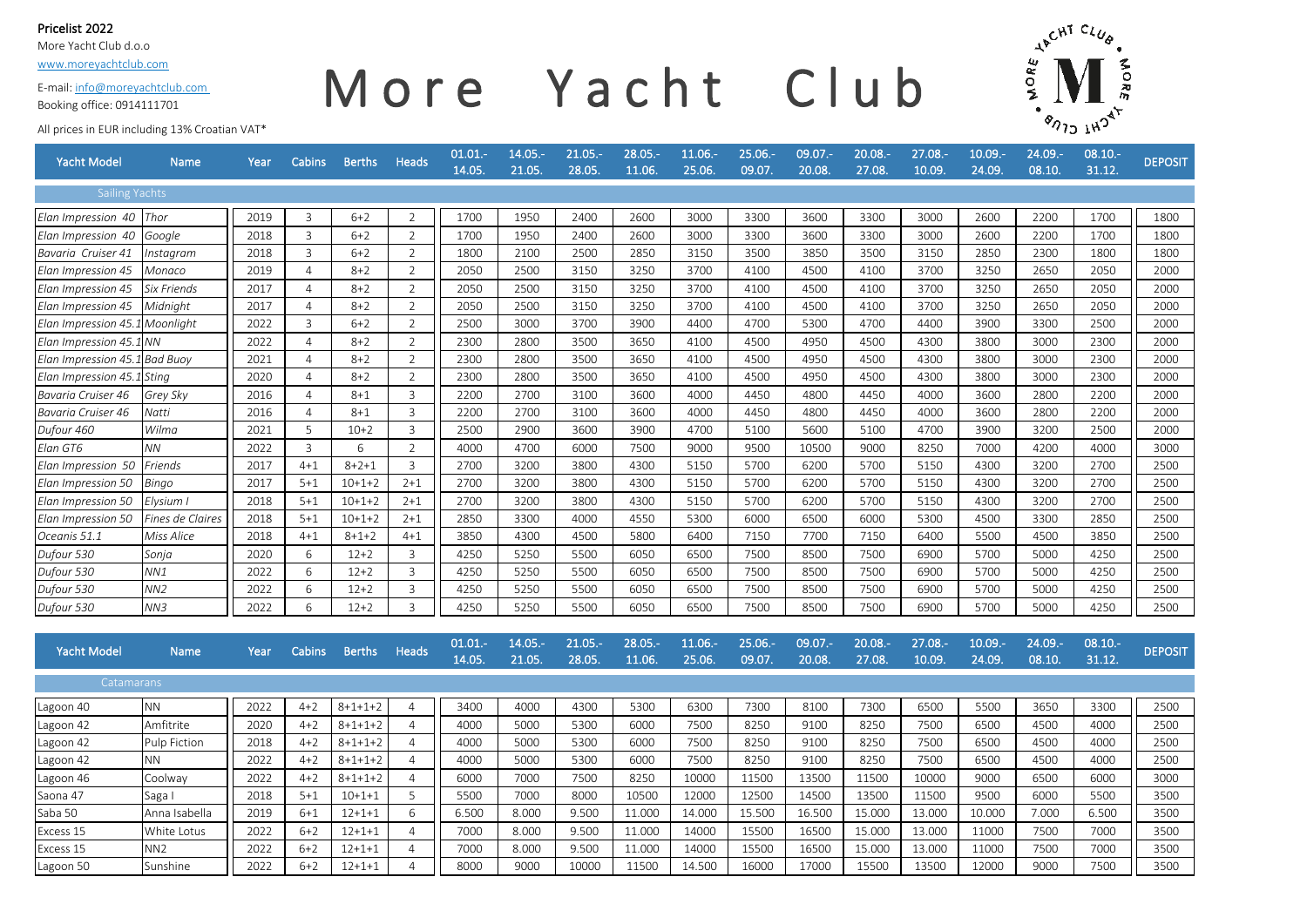All prices in EUR including 13% Croatian VAT\*

**AACHT CLUB ORE**  $\sqrt[s]{2}$ 

Charter price includes: Onboard accommodation(Eur/week), autopilot, GPS, CD player or music player and cockpit speakers, dinghy

#### l Obligatory extras

Transit log - Final cleaning, 1 set of bedlinen and towels/person/week, gas, basic package for toilets and kitchen, check-in and out service, Wi-FI package (10GB):

| Monohull              | Catamaran           |
|-----------------------|---------------------|
| 40ft - 45ft 220 FUR   | 40ft - 45ft 350 FUR |
| 46ft - 49ft 260 FUR   | 46ft - 50ft 410 FUR |
| 50ft and over 280 EUR |                     |

# Tourist tax 10,00 Kn (ca 1,40 EUR) for adults, 5,00 Kn (ca 0,66 EUR) for children per night / person - must be paid at the base in cash - Kuna, prior to

| embarkation for the entire accommodation period                                  |                                                                                                                     |                |  |                                                |                                                 |  |  |  |  |  |  |
|----------------------------------------------------------------------------------|---------------------------------------------------------------------------------------------------------------------|----------------|--|------------------------------------------------|-------------------------------------------------|--|--|--|--|--|--|
| Optional extras - on request                                                     |                                                                                                                     |                |  |                                                |                                                 |  |  |  |  |  |  |
| Crew                                                                             |                                                                                                                     |                |  |                                                |                                                 |  |  |  |  |  |  |
| Skipper:                                                                         | 180 €/day + provisioning/ Sailing Yacht 50ft and more and CAT<br>160 €/day + provisioning/ Sailing Yacht up to 50ft |                |  |                                                |                                                 |  |  |  |  |  |  |
| Hostess:                                                                         | 150 €/day + provisioning                                                                                            |                |  |                                                |                                                 |  |  |  |  |  |  |
| Chef:                                                                            | 180 €/day + provisioning                                                                                            |                |  |                                                |                                                 |  |  |  |  |  |  |
| Crew details will be available 4 days before the charter                         |                                                                                                                     |                |  |                                                |                                                 |  |  |  |  |  |  |
|                                                                                  |                                                                                                                     |                |  |                                                |                                                 |  |  |  |  |  |  |
| Early check-in sailing yachts*:<br><b>250 EUR</b>                                |                                                                                                                     |                |  | Extra bedlinen: 10 EUR/set                     | Stand up Paddle board: 100 EUR/week             |  |  |  |  |  |  |
|                                                                                  | Early check-in catamaran*:                                                                                          | <b>300 EUR</b> |  | Extra towels: 5 EUR/set (1 big, 1 small towel) | Outboard engine: 80 EUR/week                    |  |  |  |  |  |  |
| *access to the yacht at 13.00 (Number of Early check-in/per Saturday is limited) |                                                                                                                     |                |  |                                                |                                                 |  |  |  |  |  |  |
|                                                                                  |                                                                                                                     |                |  |                                                |                                                 |  |  |  |  |  |  |
|                                                                                  | Inflatable lifejacket: 10 EUR/pcs/week                                                                              |                |  | Safety net sailing yachts**: 200EUR/week       | Gennaker < 50ft: 250 EUR/week + deposit 500 EUR |  |  |  |  |  |  |
|                                                                                  |                                                                                                                     |                |  | Safety net catamaran**: 300EUR/week            | Gennaker > 50ft: 300 EUR/week + deposit 700 EUR |  |  |  |  |  |  |
|                                                                                  |                                                                                                                     |                |  | **mounting/dismounting                         |                                                 |  |  |  |  |  |  |